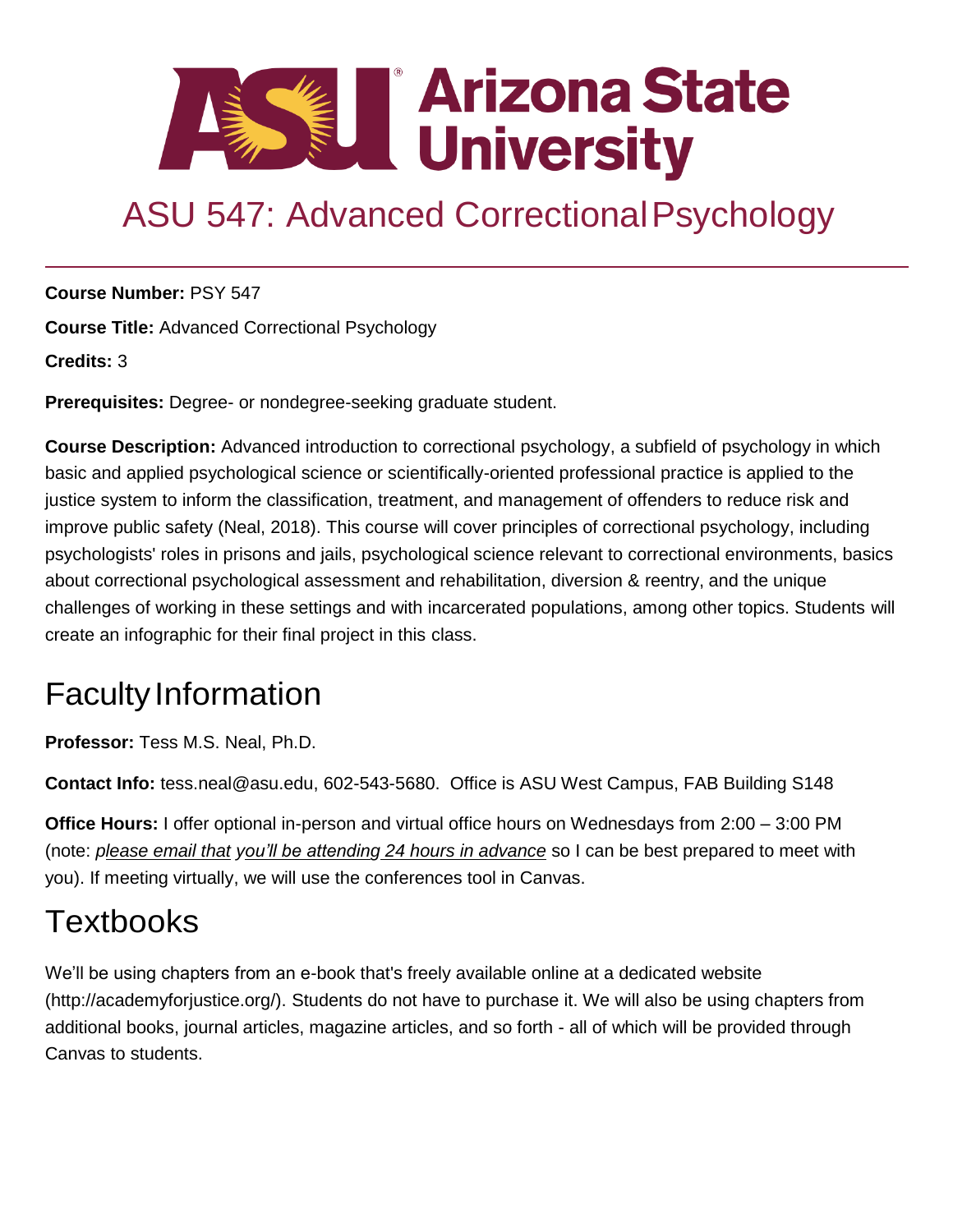### Course Learning Outcomes

At the completion of this course, students will be able to:

- 1. Demonstrate independent, articulate, creative thinking about the justice system's use of psychology to inform the classification, treatment, and management of offenders to reduce risk and improve public safety.
- 2. Identify and discuss select landmark cases in correctional psychology (such as the constitutional rights of mentally ill prisoners in *Baxstrom v. Herold* and *Vitek v. Jones*).
- 3. Teach and learn from classmates about correctional psychological topics by designing an informative, organized, clear, fluid, and engaging infographic, and review your peers' projects.

## Notes About This Course

Research indicates that people learn material better and retain it longer when they actively participate in the learning process, so I encourage you to do just that. You will not learn as much in your classes passively listening and mindlessly reading the text or memorizing definitions. I strongly encourage you to talk about what you are learning with others, write about it, relate it to past experiences, and apply it to your daily life. To encourage this kind of learning, we will be asking questions, engaging in written conversations, watching videos showing the things we learn about, discussing the legal and ethical issues involved in these cases, creating informative and educative communication aids to teach others' about course-related topics of interest, and reading voraciously. Please note that lectures, discussions, and assignments will not always closely follow the readings. Although some of the concepts will be covered from the readings, much of the material each week is intended to get you more involved with the subject matter and to give you additional information. Thus, we'll do a variety of things: lectures, discussions and activities, case studies, exercises and demonstrations, brief writing assignments, and creating teaching material to share with others, among other things.

Any of the material covered in the readings, lectures, thinking exercises, activities, and so forth are fair game for your final project. You can choose any of these topics for your project. Alternatively, if you identify a topic that we aren't covering explicitly but that is related to the course (per the definition of correctional psychology we're using in the class), you're welcome to select it for your final project.

None of the materials from this course (the lectures, the slides, etc.) are to be used outside of this course. They are all copyrighted material. I hold the copyright to all the material I created, and others hold the copyright for the other material we're using in the course. This means you may not edit any of the materials in this course or use them for any purposes outside of this course. The exception is the Infographic that you create for your final project - I hope you do share your creation with others (friends, classmates, work colleagues, on social media).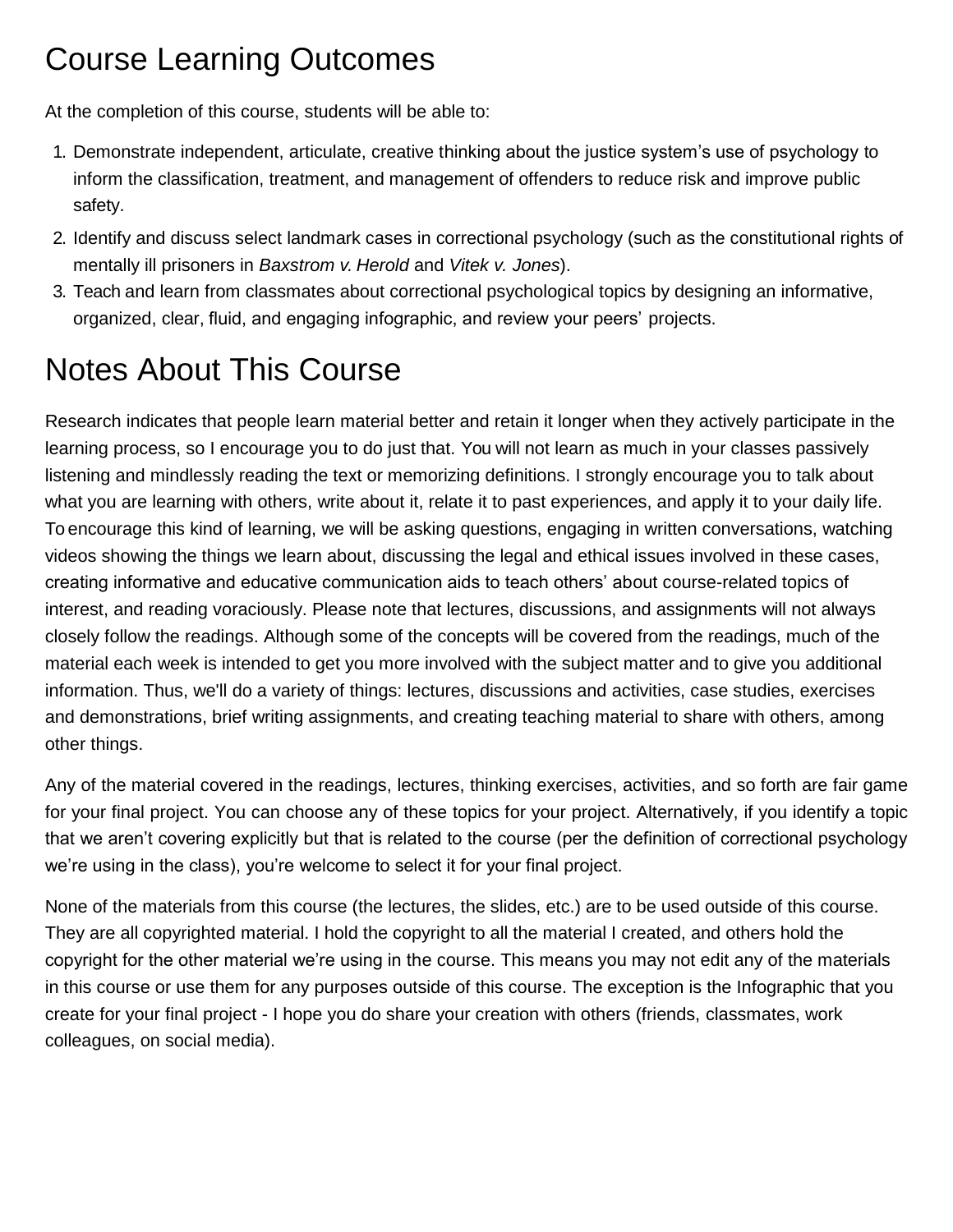## Modules

#### Module (Week) 0: Start Here

| <b>Assignment/ Activity Type</b> | <b>Assignment/Activity Instructions</b>                                                                                                                                                                                                                                                                                                                                                                                                                                                                                                                                                                                                                                                                                                                                            |
|----------------------------------|------------------------------------------------------------------------------------------------------------------------------------------------------------------------------------------------------------------------------------------------------------------------------------------------------------------------------------------------------------------------------------------------------------------------------------------------------------------------------------------------------------------------------------------------------------------------------------------------------------------------------------------------------------------------------------------------------------------------------------------------------------------------------------|
| <b>Optional Readings</b>         | Putnum, A.L., Sungkhasettee, V.W., & Roediger, H.L. (2016). Optimizing learning in college: Tips from<br>cognitive psychology. Perspectives in Psychological Science, 11, 652-660.<br>Learning Scientists Infographic + Website<br>Prisoner Pen Pal: In a previous correctional psych class, my students developed questions they had for<br>people serving time. We corresponded with two inmates – one serving a Life Without Parole sentence in a<br>state prison (a blind inmate – blind due to an injury sustained during the commission of his index crime) –<br>and one "free" inmate who had recently been released from an AZ state prison. Optional: Read our<br>questions and their responses, and feel free to discuss your reactions/thoughts in the Community Forum. |
|                                  | AZ Criminal Justice MH Coalition info (see "Welcome to Class" video for more information)                                                                                                                                                                                                                                                                                                                                                                                                                                                                                                                                                                                                                                                                                          |
| Videos & Slides                  | Watch funny office hours clip https://vimeo.com/145546541<br>Watch the "PSY 547: Welcome to Class" video<br>to Advanced<br>al Psychology<br>Tess M.S. Neal<br><b>ASU</b><br>PSY 547 Advanced Correctional Psychology                                                                                                                                                                                                                                                                                                                                                                                                                                                                                                                                                               |
| Activities                       | Voicethread introduction: include your name and an image of yourself and/or image of something<br>meaningful to you (explain it if so), where you live, why you're taking this course, you career goals, and how<br>this course is relevant to helping you reach those goals.                                                                                                                                                                                                                                                                                                                                                                                                                                                                                                      |
| <b>Discussion</b>                | Discussion assignment #1<br>Icebreaker: Preposterous Questions                                                                                                                                                                                                                                                                                                                                                                                                                                                                                                                                                                                                                                                                                                                     |

### Module (Week) 1: Introduction to Correctional Psychology

| <b>Assignment/Activity Type</b> | <b>Assignment/Activity Instructions</b>                                                                                                                                                                                                                                                                                                                                                                                                                                                                                                                                                                                                                                                                                                                                                                                                                                                                                                                                                                                                                                                                                                                                                                                                                                                                                 |
|---------------------------------|-------------------------------------------------------------------------------------------------------------------------------------------------------------------------------------------------------------------------------------------------------------------------------------------------------------------------------------------------------------------------------------------------------------------------------------------------------------------------------------------------------------------------------------------------------------------------------------------------------------------------------------------------------------------------------------------------------------------------------------------------------------------------------------------------------------------------------------------------------------------------------------------------------------------------------------------------------------------------------------------------------------------------------------------------------------------------------------------------------------------------------------------------------------------------------------------------------------------------------------------------------------------------------------------------------------------------|
| Readings                        | Basic Introduction to Corrections and Mental Health in Corrections<br>Luna, E. (2017). Table of Contents & Preface. In E. Luna (Ed.), Reforming Criminal Justice:<br>Introduction and Criminalization (Vol. 1).<br>Cole, D. (2017). The changing politics of crime and the future of mass incarceration. In E. Luna<br>(Ed.), Reforming Criminal Justice: Introduction and Criminalization (Vol. 1)<br>Fagan book Ch 1 - Criminal Justice & Mental Health Systems<br>Collier, L. (October, 2014). Incarceration nation. APA Monitor on Psychology, pp. 59-62.<br>Novotney, A. (2015, Nov). Fixing Chicago's biggest correctional facility. APA Monitor on<br>Psychology, pp. 44-47.<br>Scott book Appelbaum ch 4_Prison Work Culture<br>Optional: VanVoorhis Ch 2_Prison Setting<br>Optional: Dolovich, S. (2017). Prison Conditions. In E. Luna (Ed.), Reforming Criminal Justice:<br>Punishment, Incarceration, and Release (Vol. 4).<br><b>What is Correctional Psychology?</b><br>Neal, T.M.S. (in press). Forensic psychology and correctional psychology: Distinct but related<br>subdisciplines of psychological science and practice. American Psychologist.<br>Clements, C. & Neal, T.M.S. (in press). Research in criminal psychology. In R.D. Morgan (Ed.).<br>The SAGE Encyclopedia of Criminal Psychology. |
|                                 | Optional: Why do people commit crimes?                                                                                                                                                                                                                                                                                                                                                                                                                                                                                                                                                                                                                                                                                                                                                                                                                                                                                                                                                                                                                                                                                                                                                                                                                                                                                  |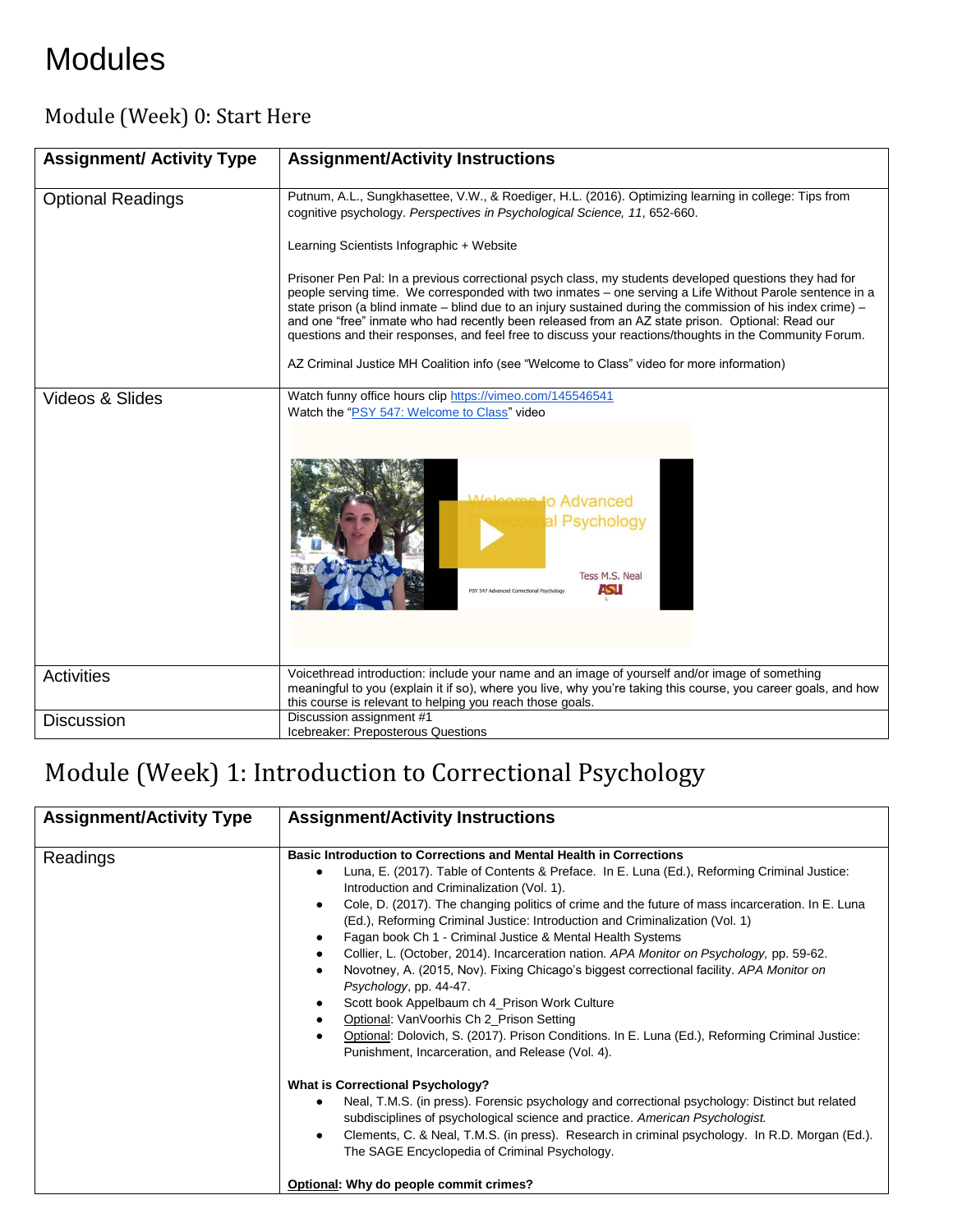|                   | Optional: Snyder - Person x Situation essay                                                                                                                                                                                                                                                                                                                                                                                                                                                                                                                                                                                                                                                                                                               |
|-------------------|-----------------------------------------------------------------------------------------------------------------------------------------------------------------------------------------------------------------------------------------------------------------------------------------------------------------------------------------------------------------------------------------------------------------------------------------------------------------------------------------------------------------------------------------------------------------------------------------------------------------------------------------------------------------------------------------------------------------------------------------------------------|
|                   | Optional: Clay, R. (February 2016). Listening to killers. APA Monitor on Psychology, pp. 36-39.                                                                                                                                                                                                                                                                                                                                                                                                                                                                                                                                                                                                                                                           |
| Videos & Slides   | Watch "Module 1: Intro to Correctional Psych" lecture (slides posted too)<br>ntroduction to<br>al Psychology<br>Tess M.S. Neal<br>ASI<br>PSY 547 Advanced Correctional Psychology                                                                                                                                                                                                                                                                                                                                                                                                                                                                                                                                                                         |
|                   | Watch "Defining Correctional Psychology" lecture (slides posted too).<br>Optional: Watch ASU's School of Criminology and Criminal Justice Professor Kevin Wright discuss<br>"Criminology, Criminal Justice, and Correctional Psychology - Areas of Overlap and Distinction." (His<br>slides are posted). Dr. Wright presents for the first 26 minutes, followed by a discussion by ASU faculty<br>members in the Program on Law & Behavioral Science. https://asuonline.wistia.com/medias/5lyczjghd0                                                                                                                                                                                                                                                      |
| <b>Activities</b> | <b>Sentencing Goals Inventory</b><br><b>CAS Inventory</b>                                                                                                                                                                                                                                                                                                                                                                                                                                                                                                                                                                                                                                                                                                 |
| <b>Discussion</b> | Discussion assignment #2<br>What do you think psychology have to offer corrections? Describe the top 3 things psychology<br>can do to make a difference in corrections.<br>Discussion assignment #3<br>After completing the CAS Inventory, respond to the following. "How might your scores (assuming<br>some validity of the inventory) influence your approach to working with offenders? How might<br>someone with a different pattern of scores than your approach working with offenders?"<br>Discussion assignment #4<br>Scan topics and readings throughout the course - including this unit. List 3-4 topics you might<br>select for your final project. For each, frame one or two research questions that you hope to<br>answer or learn about. |
|                   | Optional (if you read the "Why do people commit crimes" readings and if you want to discuss with peers -<br>these will not be graded, but we will discuss with you if you'd like to partake in discussion. "Why do people<br>commit crimes? To what degree is crime caused by personality, situation, and their interaction? Is criminal<br>behavior sometimes problem-solving behavior?" Use the Community Forum to discuss.                                                                                                                                                                                                                                                                                                                             |

## Module (Week) 2: Correctional Psychological Assessment

| <b>Assignment/Activity Type</b> | <b>Assignment/Activity Instructions</b>                                                                                                                                                                                                                                                                                                                                                                                                                                                                                                                                                                                                                                                                                                                                                                                                                                                                                                                                                                                                                                                                                                                                                       |
|---------------------------------|-----------------------------------------------------------------------------------------------------------------------------------------------------------------------------------------------------------------------------------------------------------------------------------------------------------------------------------------------------------------------------------------------------------------------------------------------------------------------------------------------------------------------------------------------------------------------------------------------------------------------------------------------------------------------------------------------------------------------------------------------------------------------------------------------------------------------------------------------------------------------------------------------------------------------------------------------------------------------------------------------------------------------------------------------------------------------------------------------------------------------------------------------------------------------------------------------|
| Readings                        | Intro to Psychological Assessments in Corrections<br>Fagan ch 4 Correctional Assessment<br>VanVoorhis Ch 6 Diagnosis & Treatment<br>Van Voorhis Ch 7 Offender Classification<br>Marlow (2018). The most carefully studied, yet least understood, terms in the criminal justice<br>lexicon: Risk, Need, and Responsivity.<br>1-page description of the Brief Jail Mental Health Screen, and the actual 2-page Brief Jail Mental<br><b>Health Screen Assessment</b><br>Optional: Ax, R. K., Fagan, T. J., Magaletta, P. R., Morgan, R. D., Nussbaum, D., & White, T. W.<br>(2007). Innovations in correctional assessment and treatment. Criminal Justice and Behavior,<br>34(7), 893-905.<br><b>Risk Assessments in Corrections</b><br>Mohanah, J. (2017). Risk Assessment in Sentencing. In E. Luna (Ed.), Reforming Criminal<br>Justice: Punishment, Incarceration, and Release (Vol. 4).<br>Fishel et al. (2018) Computer risk algorithm & judges decisions<br><b>Assessment of Criminal Thinking</b><br>Mandracchia, J. T., & Morgan, R. D. (2011). Understanding criminals' thinking: Further<br>examination of the measure of offender thinking styles-revised. Assessment, 18, 442-452. |
| Videos & Slides                 | Watch "Module 2: Correctional Psychological Assessment" lecture (slides posted too)                                                                                                                                                                                                                                                                                                                                                                                                                                                                                                                                                                                                                                                                                                                                                                                                                                                                                                                                                                                                                                                                                                           |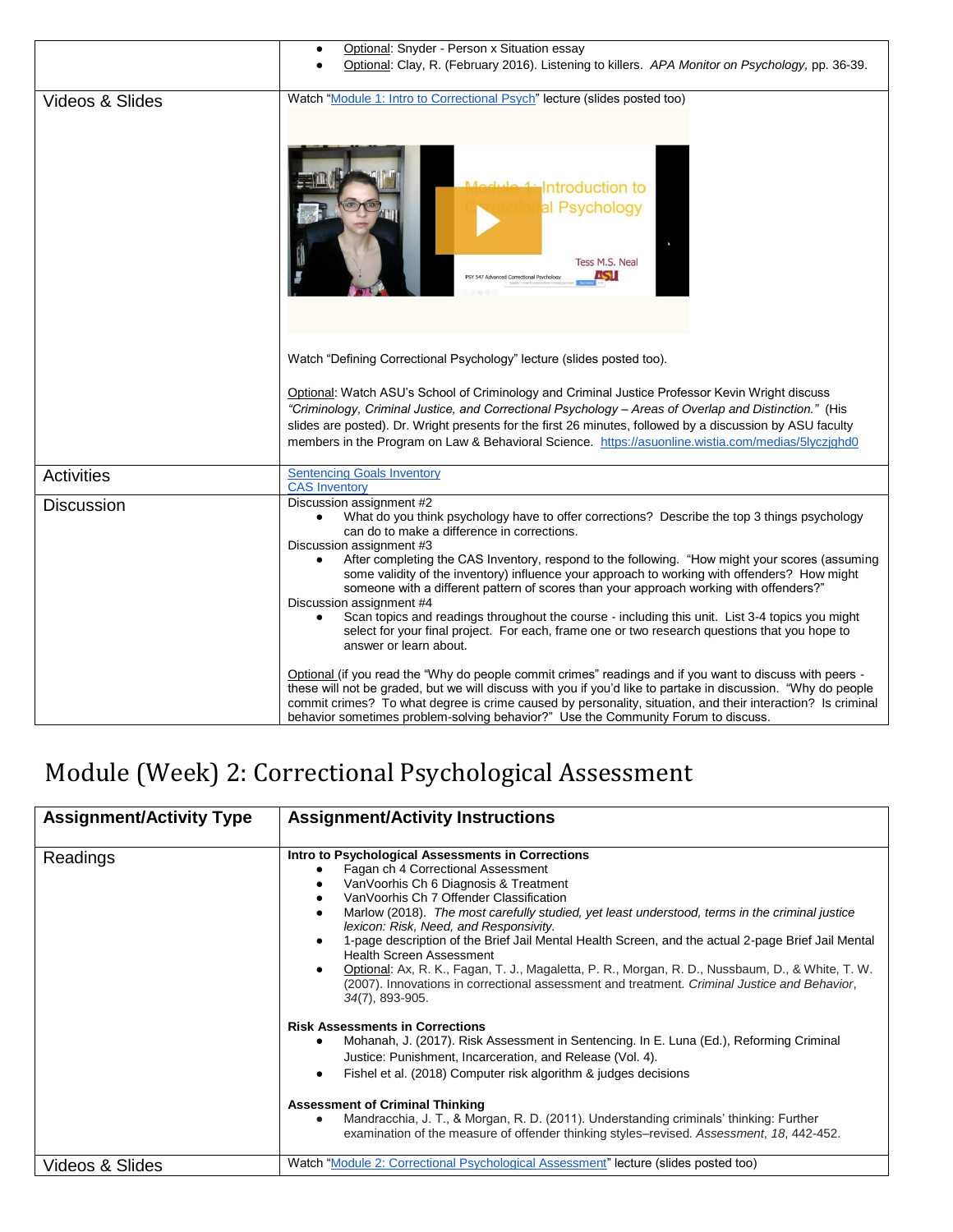|                   | Module 2:<br>ectional<br><b>nological</b><br>ssment<br>Tess M.S. Neal<br>AST.<br>PSY 547 Advanced Correctional Psychology                                                                                                                                                                                                                                                                                                                                                                                                                                                                                                                                                                                                                                                                                                                              |
|-------------------|--------------------------------------------------------------------------------------------------------------------------------------------------------------------------------------------------------------------------------------------------------------------------------------------------------------------------------------------------------------------------------------------------------------------------------------------------------------------------------------------------------------------------------------------------------------------------------------------------------------------------------------------------------------------------------------------------------------------------------------------------------------------------------------------------------------------------------------------------------|
| Activities        | <b>Russo Personality Inventory (Validity)</b><br>Violence Risk Assessment (example)                                                                                                                                                                                                                                                                                                                                                                                                                                                                                                                                                                                                                                                                                                                                                                    |
| <b>Discussion</b> | Discussion assignment #5<br>Describe the various ways in which psychological assessments are used in correctional settings, making<br>note of offender characteristic clusters that seem to consistently reappear.<br>Discussion assignment #6<br>Discuss your experience after taking the Russo Personality Inventory. Describe how that experience<br>affected your thinking about the various correctional psychological assessments we're learning about. Why<br>is it important that psychological assessment tools are valid and reliable?<br>Discussion assignment #7<br>Respond to the Violence Risk Assessment case study and the two "Risk Assessments in Corrections"<br>readings (by Monahan and by Fishel et al.). Work to integrate your response and say something coherent<br>about your thoughts across the three different readings. |

### Module (Week) 3: Correctional Psychological Treatment

| <b>Assignment/Activity Type</b> | <b>Assignment/Activity Instructions</b>                                                                                                                                                                                                                                                                                                                                                                                                                                                                                                                                                                                                                                                                                                                                                                                                                                                                                                                                                                                                                                                                                                                                                                                                                                                                                                                                                                                                                                                                                                                                                                                                                                                                                                                                          |
|---------------------------------|----------------------------------------------------------------------------------------------------------------------------------------------------------------------------------------------------------------------------------------------------------------------------------------------------------------------------------------------------------------------------------------------------------------------------------------------------------------------------------------------------------------------------------------------------------------------------------------------------------------------------------------------------------------------------------------------------------------------------------------------------------------------------------------------------------------------------------------------------------------------------------------------------------------------------------------------------------------------------------------------------------------------------------------------------------------------------------------------------------------------------------------------------------------------------------------------------------------------------------------------------------------------------------------------------------------------------------------------------------------------------------------------------------------------------------------------------------------------------------------------------------------------------------------------------------------------------------------------------------------------------------------------------------------------------------------------------------------------------------------------------------------------------------|
| Readings                        | Intro to Correctional Rehabilitation<br>Cullen, F.T. (2017). Correctional Rehabilitation. In E. Luna (Ed). Reforming Criminal Justice:<br>٠<br>Punishment, Incarceration, and Release (Vol. 4).<br>Fagan ch 5 Correctional Treatment<br>Andrews et al. (2006) Table 1 - RNR Factors & Treatment Principles<br>Optional: Wormith, J. S., Althouse, R., Simpson, M., Reitzel, L. R., Fagan, T. J., & Morgan, R. D.<br>(2007). The rehabilitation and reintegration of offenders: The current landscape and some future<br>directions for correctional psychology. Criminal Justice and Behavior, 34, 879-892.<br>Optional: Winerman (2017) Animals & prisoners article<br>Optional: National Corrections Institute Report (2004). Effective prison mental health services:<br>Guidelines to expand and improve treatment.<br>https://s3.amazonaws.com/static.nicic.gov/Library/018604.pdf<br>Optional: National Institute of Corrections report (2012). Motivational interviewing in corrections:<br>A comprehensive guide to implementing MI in corrections.<br>https://s3.amazonaws.com/static.nicic.gov/Library/025556.pdf<br><b>Treating Mentally III Offenders</b><br>Morgan, R. D., Flora, D. B., Kroner, D. G., Mills, J. F., Varghese, F., & Steffan, J. S. (2012).<br>Treating offenders with mental illness: A research synthesis. Law and Human Behavior, 36, 37-<br>50.<br>Optional: Fagan Ch. 9 Offenders with Serious Mental Illness<br>US Supreme Court Case Law: Constitutional Rights of Mentally III Offenders<br>Baxstrom v. Herold (1966), 383 US 107<br>Vitek v. Jones (1980), 445 US 480<br>٠<br>Steadman, H. J. (1973). Follow-up on Baxstrom patients returned to hospitals for the criminally<br>insane. American Journal of Psychiatry, 130(3), 317-319. |
| Videos & Slides                 | Watch "Module 3: Correctional Psychological Treatment" lecture (slides posted too)                                                                                                                                                                                                                                                                                                                                                                                                                                                                                                                                                                                                                                                                                                                                                                                                                                                                                                                                                                                                                                                                                                                                                                                                                                                                                                                                                                                                                                                                                                                                                                                                                                                                                               |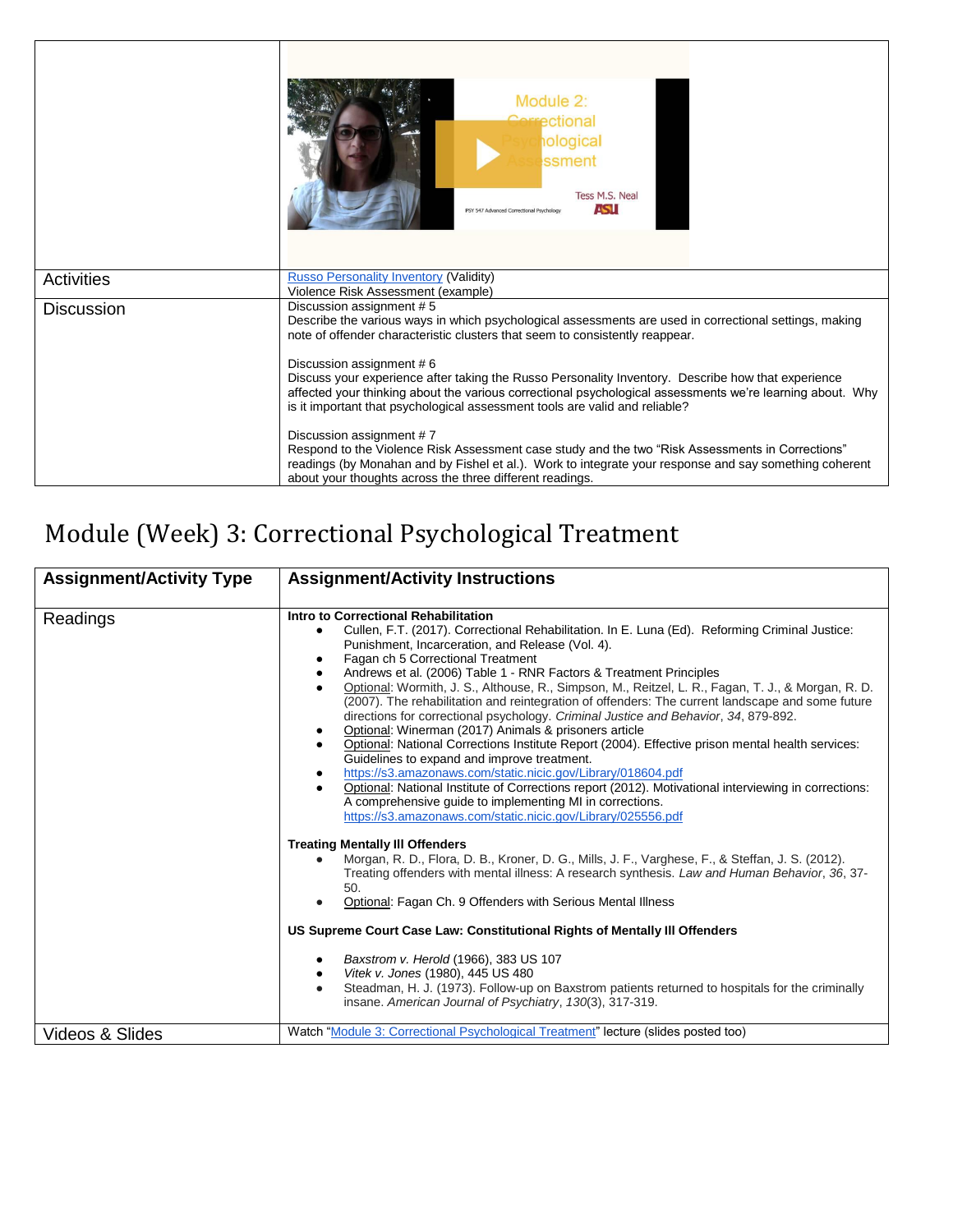|                   | Medule 2: Correctional<br>cal Treatment<br>Tess M.S. Neal<br>ASH<br>PSY 547 Advanced Correctional Psychology                                                                                                                                                                                                                                                                                                                                        |
|-------------------|-----------------------------------------------------------------------------------------------------------------------------------------------------------------------------------------------------------------------------------------------------------------------------------------------------------------------------------------------------------------------------------------------------------------------------------------------------|
| <b>Discussion</b> | Discussion assignment #8:<br>Distinguish between the risk principle, the needs principle, and the responsivity principle. How is each<br>important to correctional treatment efforts? Describe the evolution of your thinking about these R-N-R<br>principles (e.g., had you ever heard of them before, did you find the terms confusing, how much do you<br>believe in their usefulness, etc.).                                                    |
|                   | Discussion assignment #9:<br>How do the treatment needs of mentally ill offenders differ from those of offenders without mental illness?<br>Also, describe why it is important that correctional staff have some knowledge of mental illness.                                                                                                                                                                                                       |
|                   | Discussion assignment #10:<br>Baxstrom v. Herold (1966) and Vitek v. Jones (1980) are landmark Supreme Court cases in the field of<br>correctional psychology. Discuss the reasons why these two cases are important enough to have achieved<br>"landmark" status (i.e., why they have historical & legal significance). In your discussion, weave in the<br>relevance of the Steadman (1973) findings regarding the follow-up on Baxtrom patients. |

### Module (Week) 4: Diversion & Reentry

| Weir (December 2015) Life on the Outside. APA Monitor on Psychology.                                                                                                                                                                                                                                                                          |
|-----------------------------------------------------------------------------------------------------------------------------------------------------------------------------------------------------------------------------------------------------------------------------------------------------------------------------------------------|
|                                                                                                                                                                                                                                                                                                                                               |
| Tonry, M.T. (2017). Community Punishments. In E. Luna (Ed). Reforming Criminal Justice: Punishment,<br>Incarceration, and Release (Vol. 4).                                                                                                                                                                                                   |
| Turner, S. (2017). Reentry. In E. Luna (Ed). Reforming Criminal Justice: Punishment, Incarceration, and<br>Release (Vol. 4).                                                                                                                                                                                                                  |
| Chin, G.J. (2017). Collateral Consequences. In E. Luna (Ed). Reforming Criminal Justice: Punishment,<br>Incarceration, and Release (Vol. 4).                                                                                                                                                                                                  |
| Short (1-pg) articles about collateral consequences sex offenders face:<br>Wilcox, S.A. & Nadjowski, C.J. (2017). Should registered sex offenders be banned from social<br>media? APA Monitor Judicial Notebook.<br>Calkins, C. & Beattey, R. (2017). Can sex offenders be incarcerated for being homeless? APA<br>Monitor Judicial Notebook. |
| Kennealy, P. J., Skeem, J. L., Manchak, S. M., & Eno Louden, J. (2012). Firm, fair, and caring officer-<br>offender relationships protect against supervision failure. Law and Human Behavior, 36, 496-505.                                                                                                                                   |
| Optional: Slate ch 12. Diversion & Reentry: Strategies for Discharging Offenders Living with Mental Illness                                                                                                                                                                                                                                   |
| Watch "Module 4: Diversion & Reentry" lecture (slides posted too)<br>$M$ odulo<br>Reentrv<br>Tess M.S. Neal<br>451<br>PSY 547 Advanced Correctional Psychology                                                                                                                                                                                |
|                                                                                                                                                                                                                                                                                                                                               |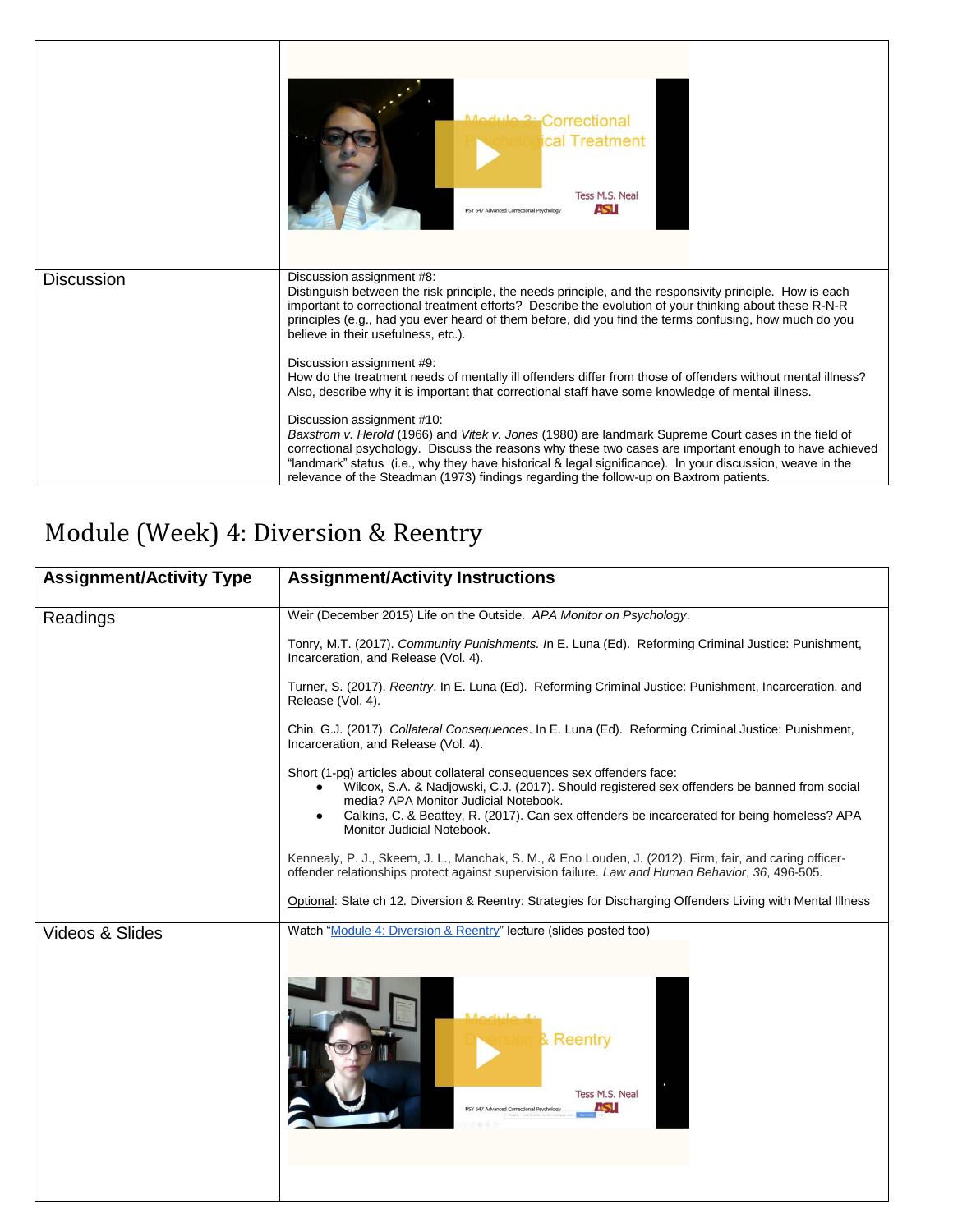| <b>Discussion</b> | Discussion assignment #11<br>What are the distinctions between diversion and reentry? Give some examples of each in your response. |
|-------------------|------------------------------------------------------------------------------------------------------------------------------------|
|                   | Discussion assignment #12<br>Describe your thoughts and reactions to the collateral consequences readings.                         |

### Module (Week) 5: Final Project

| <b>Assignment/Activity Type</b> | <b>Assignment/Activity Instructions</b>                                                                                                                                                                                                                                                                                                                                                                                                                                              |
|---------------------------------|--------------------------------------------------------------------------------------------------------------------------------------------------------------------------------------------------------------------------------------------------------------------------------------------------------------------------------------------------------------------------------------------------------------------------------------------------------------------------------------|
| Readings                        | Assignment Information from Dr. Neal<br>"What is an Infographic" infographic (fissionsource.com)<br>What is an Infographic?<br><b>Crafting an Infographic Narrative</b><br>106 of the Best Free Data Sources For Your Next Infographic<br>5 Tips for Sourcing [Citing] Infographics<br>Don't break the law in making your Infographic - great summary of Copyright law by the U.S. Copyright<br>Office (Links to an external site.)<br>Dr. Neal's Basic Example Infographic in Canva |
| Videos & Slides                 | <b>INFOGRAPHICS</b><br>"The Value of Data Visualization" video by ColumnFive<br><iframe <br="" frameborder="0" height="360" src="https://player.vimeo.com/video/29684853" width="640">allowfullscreen&gt;</iframe><br>"A Fair(y) Use Tale" https://www.youtube.com/watch?v=ImOa3DFRicY                                                                                                                                                                                               |
| Project/Exam                    | Final Infographic Project                                                                                                                                                                                                                                                                                                                                                                                                                                                            |

### Module (Week) 6: Learning from Peers' Final Projects

| <b>Assignment/Activity Type</b> | <b>Assignment/Activity Instructions</b>                                                                                                                                                                                                                                                                                                                                                                                                                                                                                                                 |
|---------------------------------|---------------------------------------------------------------------------------------------------------------------------------------------------------------------------------------------------------------------------------------------------------------------------------------------------------------------------------------------------------------------------------------------------------------------------------------------------------------------------------------------------------------------------------------------------------|
| <b>Activities</b>               | You will learn in an engaging and entertaining way more about Correctional Psychology by reviewing a<br>randomly-assigned sample of your peers' Final Projects. You will use a provided rubric to evaluate and<br>provide constructive feedback for refinement to your peers. This peer review process is worth a major portion<br>of your grade in the course. Each of you will get feedback from the instructors as well as about 10 of your<br>peers – this is a lot of feedback – use it to improve your infographic and then share it with others! |

#### Module (Week) 7: Careers in Correctional Psychology

| <b>Assignment/Activity Type</b> | <b>Assignment/Activity Instructions</b>                                                                                                                                                                                                       |
|---------------------------------|-----------------------------------------------------------------------------------------------------------------------------------------------------------------------------------------------------------------------------------------------|
| Readings                        | AP-LS Guide to Graduate Programs in Forensic and Legal Psychology (Pages 1-9 and any program pages<br>you find interesting)                                                                                                                   |
|                                 | Sample Job Ads - includes sample ads for jobs with the CIA, state and federal prisons, the Federal Judicial<br>Center, and national and international hospitals for people interested in psych-law.                                           |
|                                 | Optional: Foster et al. (2018). Resources for [psychology-law] job seekers: Insights from early career<br>professionals. (Recommended for anyone thinking about potentially further studying any subfield in the<br>realm of psychology-law). |
|                                 | Optional: "Psych Grad Debt: The Hard Truth" (recommended if you're considering further graduate study in<br>psychology)                                                                                                                       |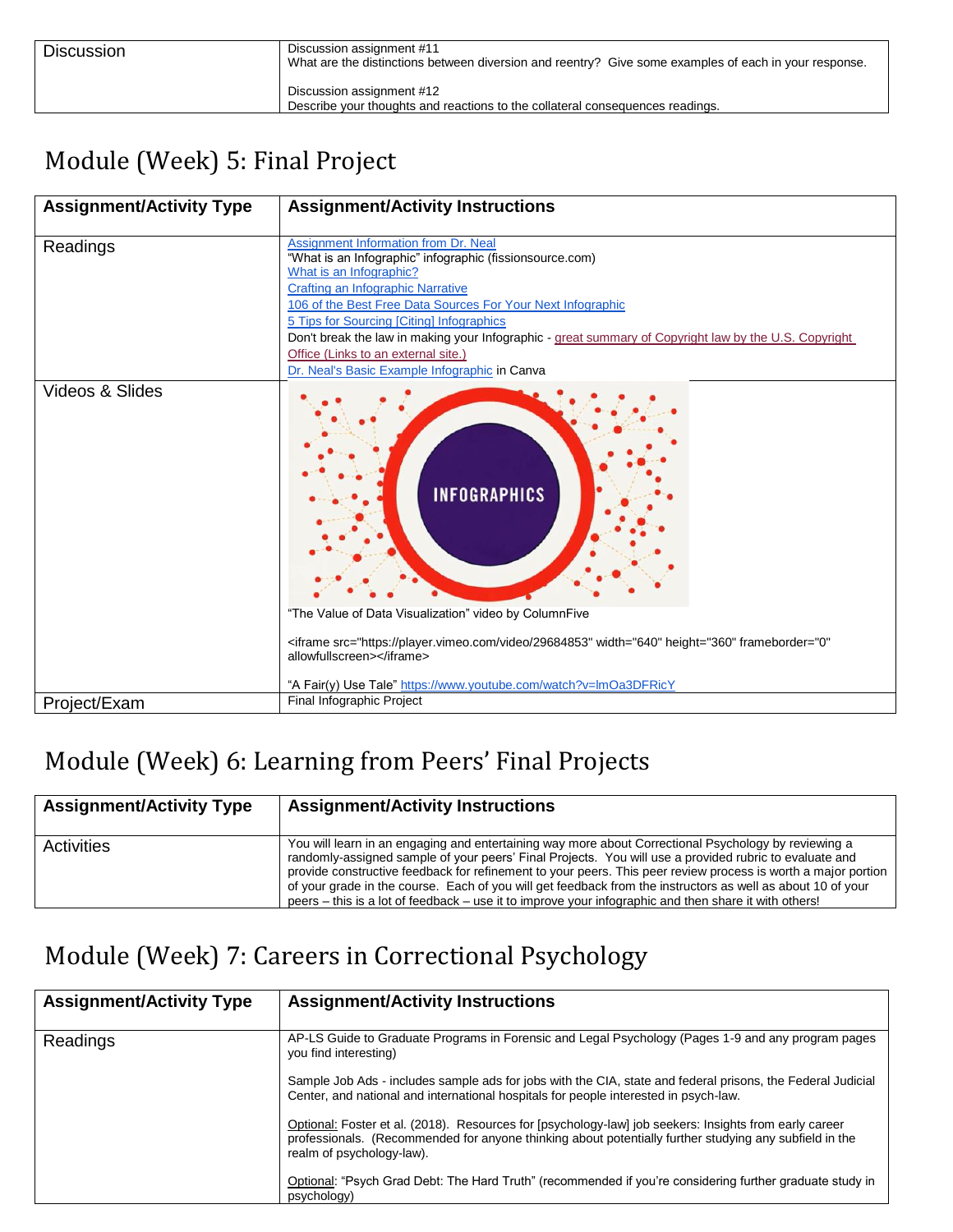|                   | Optional: Psychology Degree Career Exploration Guide (info about hundreds of possible things you can do<br>with a psych degree)                                                                                                                                                                                                                                                                                                                 |  |
|-------------------|-------------------------------------------------------------------------------------------------------------------------------------------------------------------------------------------------------------------------------------------------------------------------------------------------------------------------------------------------------------------------------------------------------------------------------------------------|--|
|                   | Optional: Egbert, A.H. (Nov 2017). Influencing evidence-based policy as a graduate student. Association for<br>Psychological Science Observer, 30, 36-37. (recommended if you have potential interest in a policy-related<br>career).                                                                                                                                                                                                           |  |
| Videos & Slides   | Watch "Psych Degree Career Info" lecture (and slides)                                                                                                                                                                                                                                                                                                                                                                                           |  |
|                   | Watch "Careers in Psychology-Law" lecture (post slides too)                                                                                                                                                                                                                                                                                                                                                                                     |  |
|                   | Watch "Psych-Law Programs at ASU" lecture (post slides too)                                                                                                                                                                                                                                                                                                                                                                                     |  |
|                   | Watch "Tales of a Correctional Psychologist" - Sarah L. Miller, Ph.D., ABPP, a correctional psychologist in<br>Maine tells us about her path to correctional psychology and what her work is like, and gives advice to<br>aspiring correctional psychologists about doing research and work in this field. She also reviews the central<br>tenets of correctional-clinical psychology (slides posted too). https://connect.asu.edu/p1nwlz5k97d/ |  |
| <b>Activities</b> | Complete the course evaluation (TBC)                                                                                                                                                                                                                                                                                                                                                                                                            |  |
| <b>Discussion</b> | Discussion assignment #13<br>Identify two graduate programs you would be most interested in attending (you can use the AP-LS guide or<br>any other resource you find). Look at the websites for these programs, and see the faculty research<br>interests. Why did you choose these two programs in particular? Which faculty member(s) would you be<br>most interested in working with at these two programs? Why?                             |  |
|                   | Discussion assignment #14<br>Final question: 3-2-1<br>What 3 major things from the course will you remember?<br>٠<br>What 2 things about the course did you enjoy the most?<br>٠<br>What 1 suggestion do you have for making the course better next time?                                                                                                                                                                                       |  |

### How You Earn Your Grade in thisClass

Activities used for instruction and assessment of learning include:

- Assigned readings, lectures, and activities
- Voicethread introduction (4 points, or **4% of your final grade**)
- Discussion board participation initial posts & peer responses
	- 14 of them x 4 points each = **56% of your final grade** (initial post is 2 points, peer response post is 2 points with the exception of module 7 [module 7 initial discussion posts are worth 4 points with no peer response required])
- Final Infographic Project
	- 20 points = **20% of final grade**
	- Note that even though you are learning from one another's projects and engaging in critical thinking by providing evaluative feedback to one another, your final project will be graded by the instructors.
- Providing feedback to peers on final projects
	- 20 points = **20% of final grade**
	- You will be assigned 10 of your peers' final projects to evaluate. Your task is to learn from the variety and content of the projects, but also to think critically about them and provide constructively critical feedback to your peers. You can earn 2 points for every well-done evaluation of your peers' final projects (=20 points total).

### Course Access

[Your ASU courses can be accessed by](http://myasucourses.asu.edu/) both my.asu.edu **(http://my.asu.edu)** and myasucourses.asu.edu **(http://myasucourses.asu.edu)** [; bookmark both in the event that one site is down.](http://myasucourses.asu.edu/)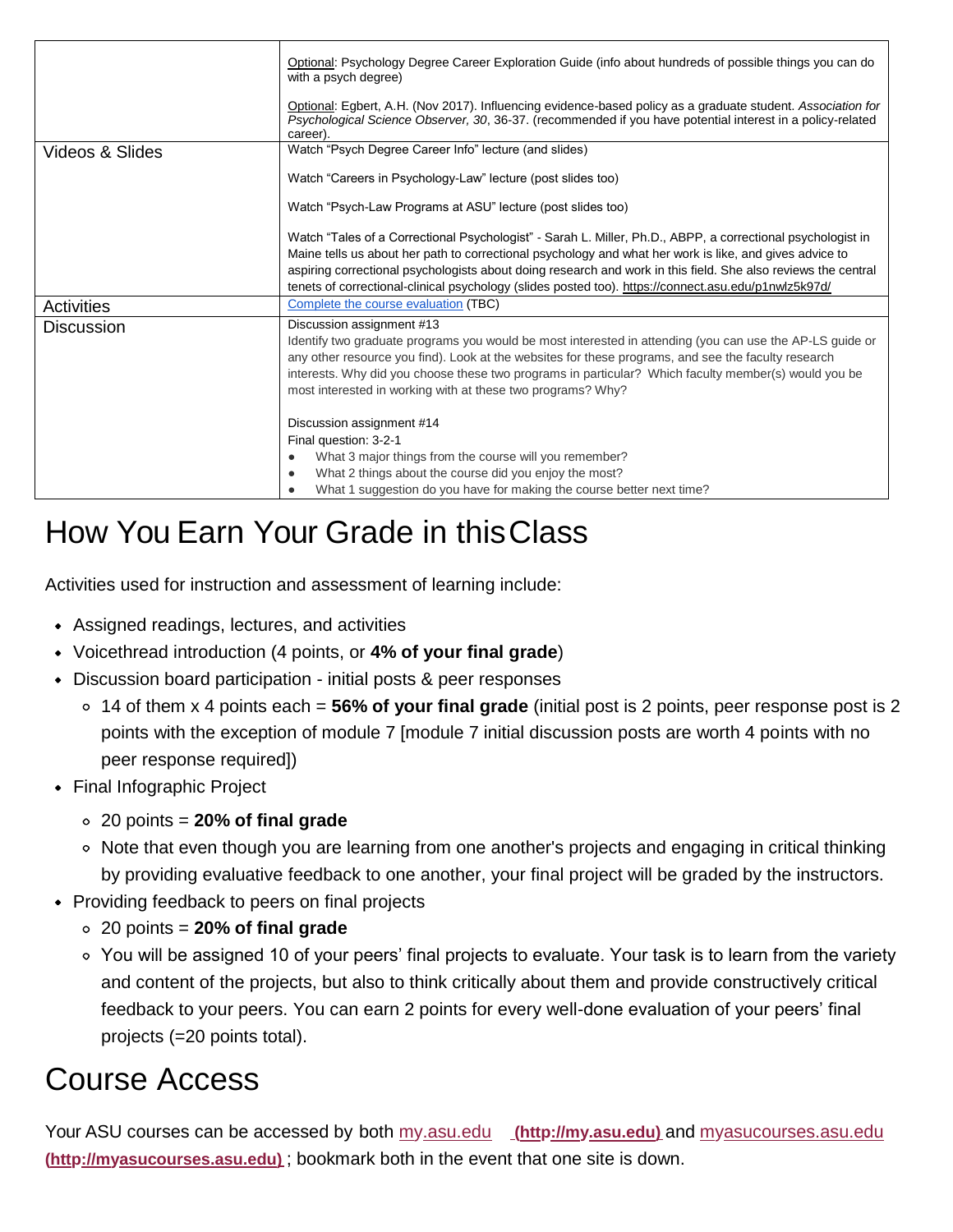### Computer Requirements

This is a fully online course; therefore, it requires a computer with internet access and the following technologies:

- Web browsers (Chrome **[\(https://www.google.com/chrome\)](http://www.mozilla.org/en-US/firefox/new/)** , Mozilla Firefox **(http://www.mozilla.org/en-[US/firefox/new/\)](http://www.mozilla.org/en-US/firefox/new/)** , or Safari **[\(http://www.apple.com/safari/\)](http://www.apple.com/safari/)** [\)](http://www.mozilla.org/en-US/firefox/new/)
- Adobe Acrobat Reader **[\(http://get.adobe.com/reader/\)](http://get.adobe.com/reader/)** (free)
- Adobe Flash Player **[\(http://get.adobe.com/flashplayer/\)](http://get.adobe.com/flashplayer/)** (free)
- Webcam, microphone, headset/earbuds, and speaker
- Microsoft Office (Microsoft 365 is free [\(https://myapps.asu.edu/app/microsoft-office-2016-home-usage\)](https://myapps.asu.edu/app/microsoft-office-2016-home-usage) for all currently-enrolled ASU students)
- Reliable broadband internet connection (DSL or cable) to stream videos.

*Note:* A smartphone, iPad, Chromebook, etc. will not be sufficient for completing your work in ASU Online courses. While you will be able to access course content with mobile devices, you must use a computer for all assignments, quizzes, and virtual labs.

## Student Success

To be successful:

- check the course daily
- read announcements
- read and respond to course email messages as needed
- complete assignments by the due dates specified
- communicate regularly with your instructor and peers
- create a study and/or assignment schedule to stay on track
- access **ASU Online Student Resources [\(http://goto.asuonline.asu.edu/success/online-resources.html\)](http://goto.asuonline.asu.edu/success/online-resources.html)**

### Grading

Your grade will be determined based on the following grading schema:

| Grade   | Percentage | <b>Points Range</b> |
|---------|------------|---------------------|
| A       | 94-100%    | $94 - 100$          |
| А-      | 90-93%     | $90 - 93$           |
| B+      | 87-89%     | $87 - 89$           |
| в       | 83-86%     | $83 - 86$           |
| в-      | 80-82%     | $80 - 82$           |
| $\cdot$ | 77-79%     | $77 - 79$           |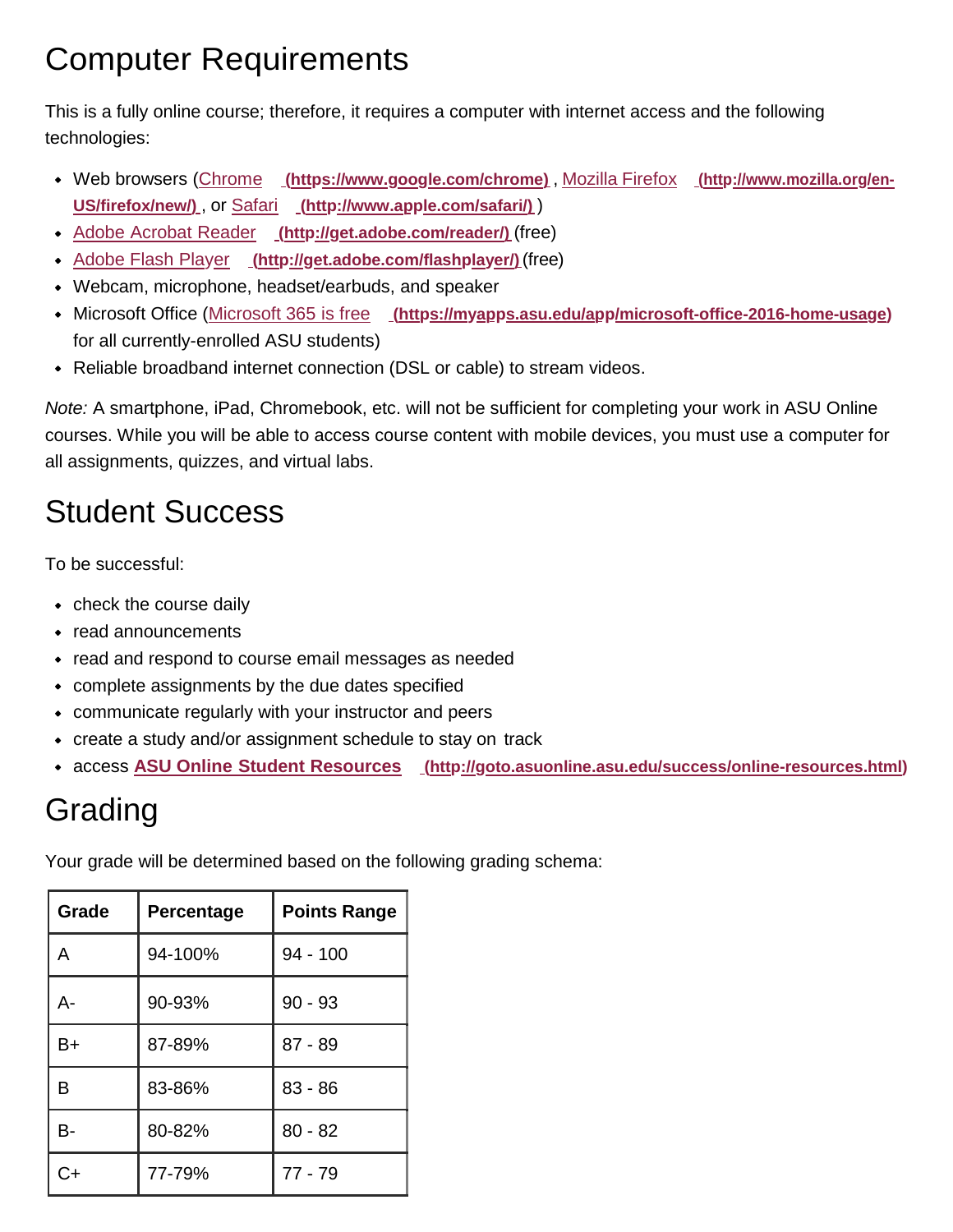| C  | 73-76%    | $73 - 76$ |
|----|-----------|-----------|
| C- | 70-72%    | $70 - 72$ |
| D+ | 67-69%    | $67 - 69$ |
| D  | 63-66%    | $63 - 66$ |
| Ŋ- | 60-62%    | $60 - 62$ |
| F  | Below 59% | Below 59  |

## Submitting Assignments

All assignments, unless otherwise announced, MUST be submitted to the designated area of Canvas. Do not submit an assignment via email.

[Assignment due dates follow Arizona Standard time. Click the following link to access the Time Converter](http://www.thetimezoneconverter.com/) **(http://www.thetimezoneconverter.com/)** [to ensure you account for the difference in Time Zones. Note:](http://www.thetimezoneconverter.com/) Arizona does not observe daylight savings time.

### Grading Procedure

Grades reflect your performance on assignments and adherence to deadlines. We will make every effort to ensure grades on assignments are available within 72 hours of the due date in the Gradebook.

### Late or Missed Assignments

Notify the instructor **BEFORE** an assignment is due if an urgent situation arises and you are unable to submit the assignment on time.

[Follow the appropriate University policies to request an accommodation for religious](http://www.asu.edu/aad/manuals/acd/acd304-04.html) practices **[\(http://www.asu.edu/aad/manuals/acd/acd304-04.html\)](http://www.asu.edu/aad/manuals/acd/acd304-02.html)** or to accommodate a missed assignment due to University-sanctioned activities **[\(http://www.asu.edu/aad/manuals/acd/acd304-02.html\)](http://www.asu.edu/aad/manuals/acd/acd304-02.html)** .

## Communicating With the Instructor

#### Community Forum

This course uses a discussion topic called "Community Forum" for general questions and comments about the course. Prior to posting a question or comment, check the syllabus, announcements, and existing posts to ensure it's not redundant. You are encouraged to respond to the questions of your classmates.

Email questions of a personal nature to your instructor. You can expect a response within 72 hours.